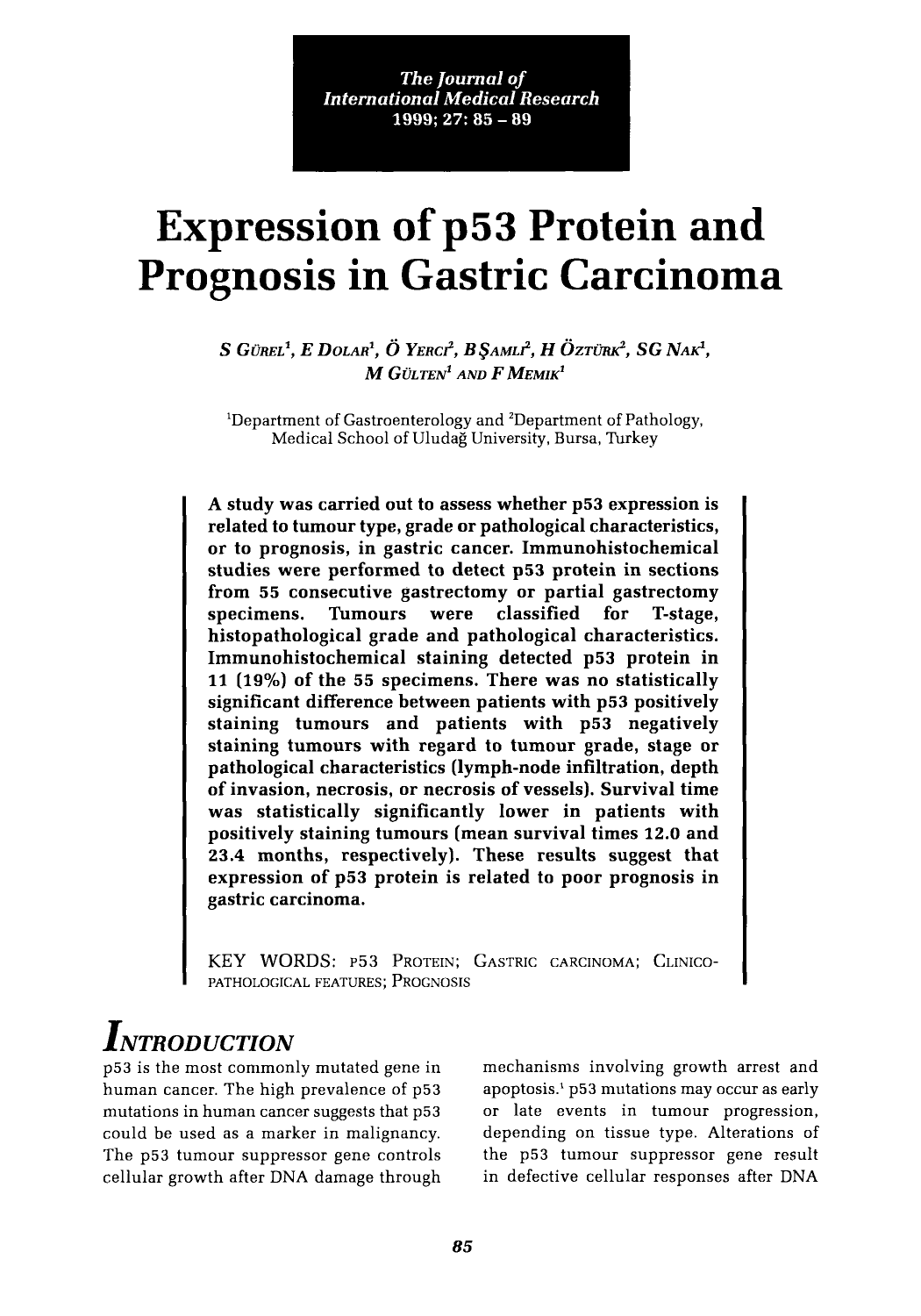**S** *Giirel, E Dolar,* **0** *Yerci* **et al.**

**Expression of p53 protein in gastric carcinoma**

damage and dysregulated growth, tumour formation and progression, and potential resistance of tumour cells to certain chemotherapeutic agents.' p53 mutations have been found in advanced stages of various tumour types including gastrointestinal cancers.<sup>3.4</sup> A variety of tumours involving mutant p53 have a worse prognosis than tumours of the same type containing no  $p53$  mutations.<sup>5-9</sup> p53 mutations have been associated with aggressive behaviour of various tumour types, including gastric cancers. Abnormal expression of the p53 gene has been shown in gastric cancer tissues and has been related to prognosis with different results. The aim of this study was to investigate whether p53 expression was related to tumour type, grade, pathological characteristics or prognosis in gastric cancer in our hospital where the prevalence of gastric cancer is quite high.

# **MAmRIALS AND METIlODS**

### *SPECIMENS*

A total of 55 consecutive patients (32 men and 23 women; mean age 55 years  $\pm$  SE; range,  $20 - 80$  years) with advanced gastric carcinoma underwent surgery between 1994 and 1998 in the Department of General Surgery, Medical School of Uludag University. The tumours were classified for T-stage, histopathological grade and pathological characteristics. None of the patients had received preoperative adjuvant therapy. All 55 tumours had invaded the gastric serosa.

### *DETECTION* **OF** *p53*

p53 has been detected by immunohistochemical staining of tumour tissue with anti-p53 antibodies,<sup>10</sup> and so we performed immunohistochemical studies for p53 protein on the 55 gastric specimens. All specimens were fixed in 10% formalin and embedded in paraffin. Five representative blocks were selected and serial 5-um sections were examined by immunohistochemistry. Monoclonal antibodies, specific for p53 protein, were obtained from DAKO. Immunohistochemical staining was performed using the avidin-biotin-peroxidase complex, using monoclonal antibodies. To obtain valid immunohistochemical findings, appropriate control slides (exposed to monoclonal antibodies) of gastric carcinoma were stained at the same time. The immunostained slides were examined independently by two pathologists.

### *STATISTICAL ANALYSIS*

Differences between positively and negatively immunostaining groups with regard to clinicopathological parameters were analysed statistically by the Mann-Whitney V-test. Survival data were available for all 55 patients. Corrected survival rates were used (only deaths caused by gastric carcinoma were taken). The probability of survival was calculated using the Kaplan-Meier method, and the significance of the difference between pairs of Kaplan-Meier curves was calculated using the Wilcoxon (Gehan) test. P-values < 0.05 were considered to be statistically significant.

## **RESULTS**

Of the 55 tumour specimens, 11 (19%) stained positively for p53 protein (Fig. 1). There was no significant relationship between positive or negative staining and tumour grade, stage or pathological characteristics (lymph-node infiltration, depth of tumour invasion, necrosis or invasion of vessels). The expression of p53 protein in the tumour sections and clinicopathological characteristics of patients with gastric cancer are shown in Table 1.

We did find a statistically significant difference  $(P < 0.05)$  in survival rates between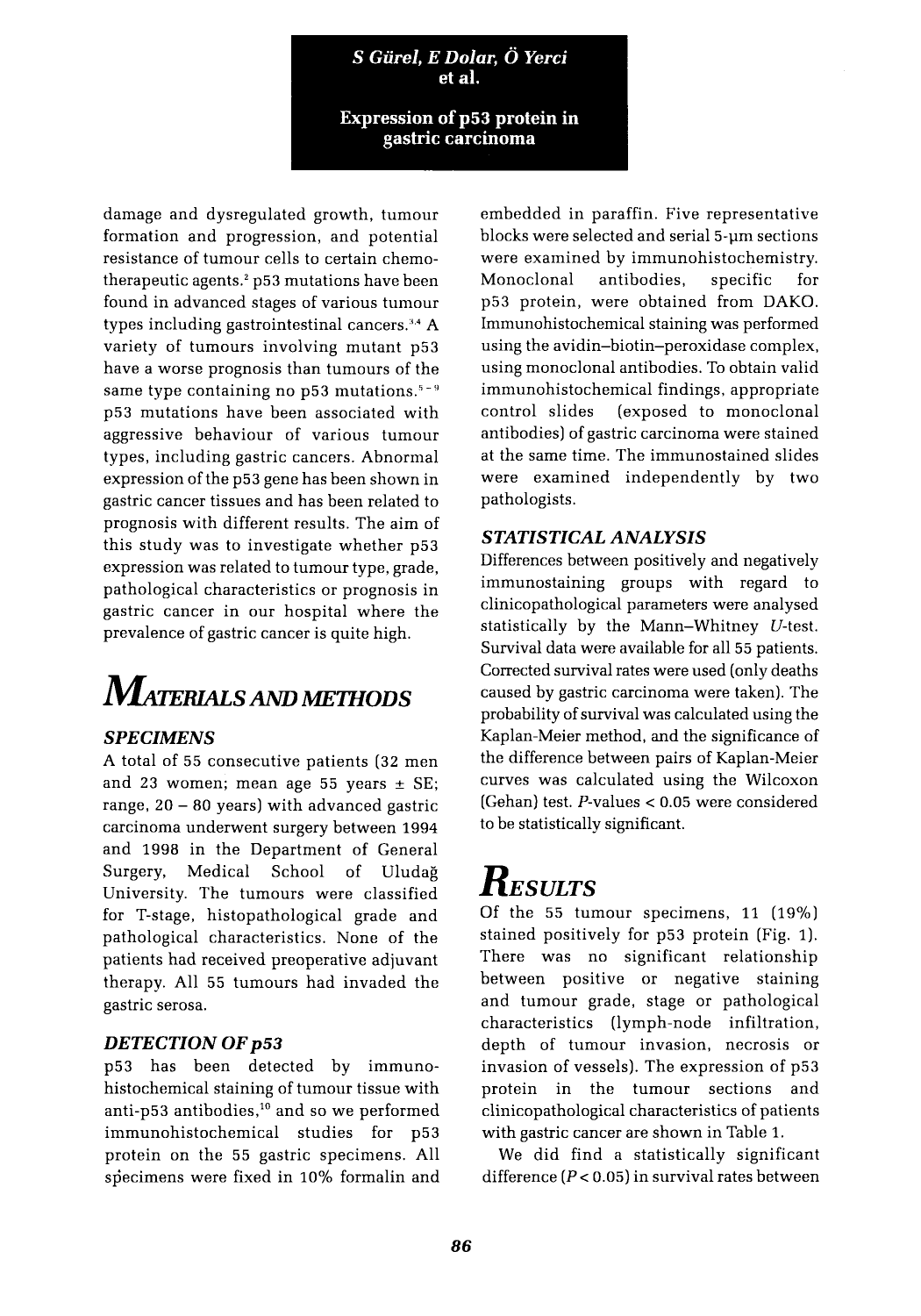S Gürel, E Dolar, Ö Yerci et al.

**Expression of p53 protein in** gastric carcinoma



Immunohistochemical staining of p53 protein (arrowed examples) in a section of gastric carcinoma (original magnification x 200).

patients with p53-positive and p53-negative tumours  $(P = 0.0148)$ . Survival curves of patients with gastric tumours with positive and negative p53 staining are shown in Fig. 2. Mean survival time was 12.0 months in patients with p53-positive tumours; in patients with p53-negative tumours it was longer (23.4 months).

### *DISCUSSION*

The tumour stage and grade of differentiation at diagnosis in gastric carcinoma are considered to be prognostic indicators.<sup>11</sup> Several investigations have shown the expression of p53 protein at different rates in gastric carcinomas, $^8$  and most of these studies have found positive correlation

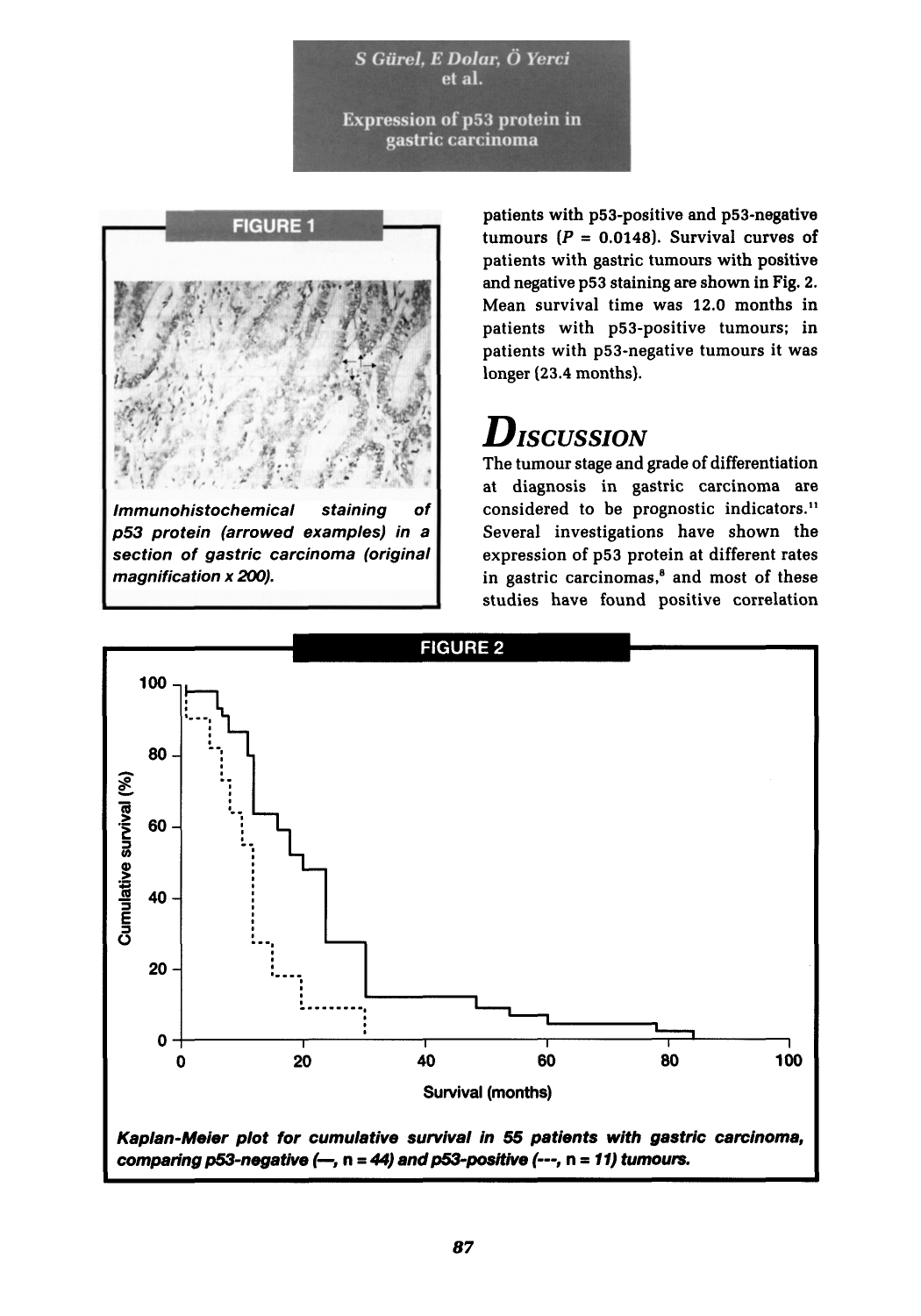**S** Giirel, *E Dolar,* **0** *Yerci* **et al.**

#### **Expression** of p53 protein in **gastric carcinoma**

### **TABLE 1**

#### **Expression of p53 protein and clinicopathological characteristics of patients who had undergone gastrectomy for gastric carcinoma**

| Clinicopathological<br>characteristic | Staining for p53 protein |                 |                      |
|---------------------------------------|--------------------------|-----------------|----------------------|
|                                       | <b>Positive</b>          | <b>Negative</b> | P-value <sup>a</sup> |
| Gender (no. of patients)              |                          |                 | <b>NS</b>            |
| Female                                | 4                        | 19              |                      |
| Male                                  | $\overline{7}$           | 25              |                      |
| Age (years)                           |                          |                 | <b>NS</b>            |
| Mean $\pm$ SE                         | $56.9 \pm 3.4$           | $54.6 \pm 2.0$  |                      |
| Range                                 | $36 - 80$                | $20 - 78$       |                      |
| Tumour stage (no. of patients)        |                          |                 | <b>NS</b>            |
|                                       |                          | 6(4%)           |                      |
| Ш                                     | 5 (46%)                  | 18 (41%)        |                      |
| Ш                                     | 6(54%)                   | 20 (46%)        |                      |
| Depth of tumour (no. of patients)     |                          |                 | <b>NS</b>            |
| T2                                    | 2(18%)                   | 7(18%)          |                      |
| T3                                    | 9(82%)                   | 37 (82%)        |                      |
| Pathological type (no. of patients)   |                          |                 | <b>NS</b>            |
| Adenocarcinoma                        | 9                        | 33              |                      |
| Signet-ring-cell carcinoma            | $\overline{2}$           | 11              |                      |
| Mean $\pm$ SEM survival time          | $12.0 \pm 2.4$           | $23.4 \pm 2.6$  | 0.0148               |

<sup>a</sup>Difference between the positively and negatively staining groups (Mann-Whitney U-test for clinicopathological factors; Wilcoxon test for the survival data). NS, not significant.

between p53-positive expression and poor prognosis.' This can be related to the fact that tumours with p53 protein expression generally occur in advanced gastric carcinomas. In our study, we selected 55 patients with gastric carcinoma at different stages, but all with serosal invasion, to investigate the relationship between the expression of p53 protein and patient prognosis, tumour stage, and clinicopathological characteristics of disease. The statistically significant *(P= 0.0148)* lower survival that we found for patients with

p53 protein expression may be associated with advanced gastric carcinomas, which are thought to contain excessive amounts of p53 protein.

Our results indicate that p53 protein expression is related to poor prognosis in patients with gastric carcinoma and, therefore, the investigation of p53 protein expression could provide useful knowledge about predicted postoperative survival. Such information could help the planning of a postoperative treatment strategy.